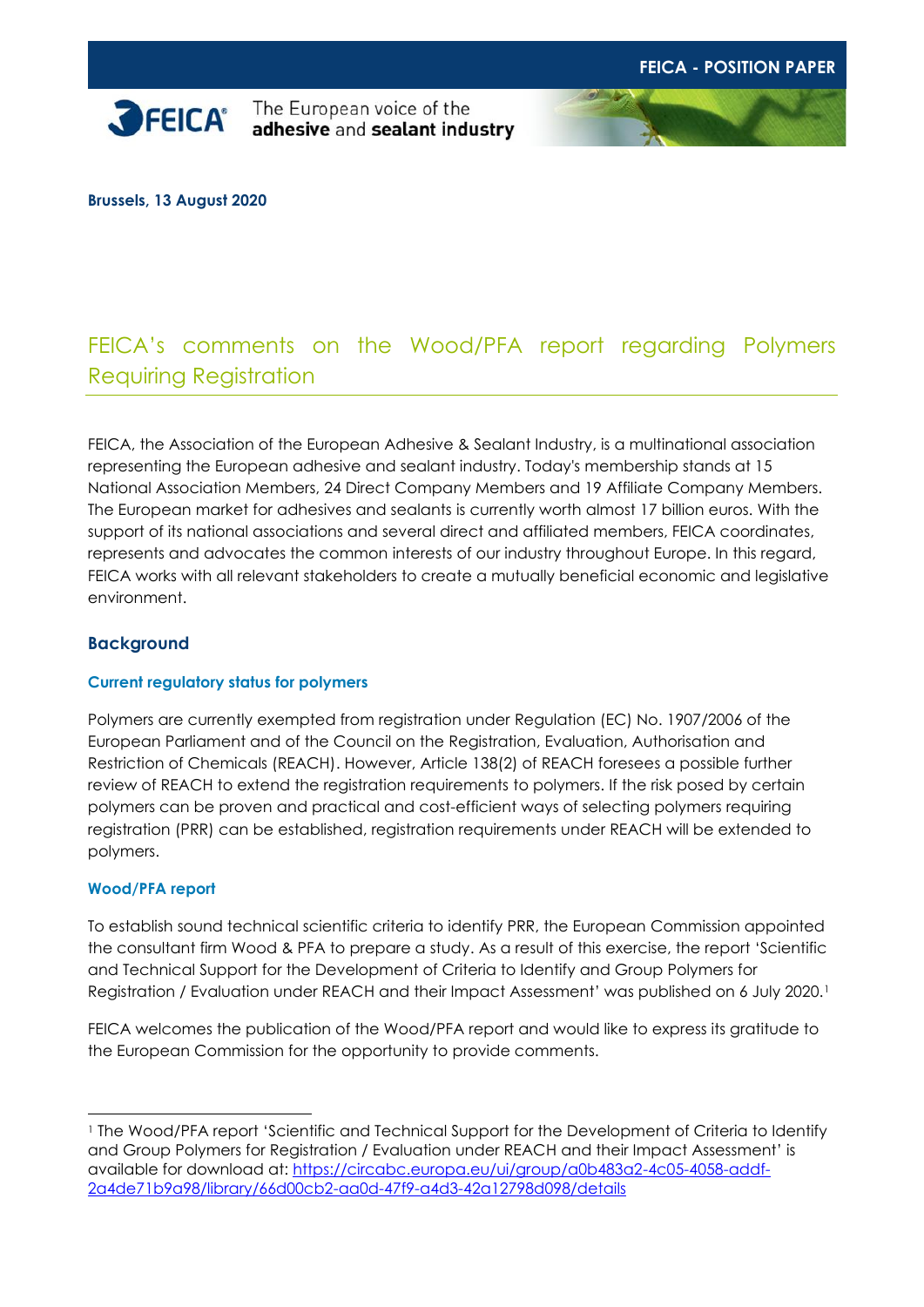After a detailed analysis of the report, we have prepared a list of issues which we believe require additional consideration before any final decision is made. While fully supporting the comments on the Wood/PFA report submitted by Cefic and DUCC, FEICA invites the Commission to examine these issues with respect to the impact on adhesives and sealants formulators.

## **Understanding the impact of polymers' registration on competitiveness and innovation is critical**

Many FEICA companies manufacture or customise polymers, which results in new polymers that are currently exempt from REACH registration requirements (monomers have been registered). We would like to emphasise that these 'downstream customisations' are essential to meet end-user demands and to fulfil technical requirements (those of the user and those laid down by the regulations). The need to register such 'customised polymers' will completely shift the position of adhesives and sealants formulators from being mere downstream users to manufacturers of polymers.

FEICA and its members are concerned that, unless a suitable grouping approach is adopted, the cost of registering polymers might be excessive for the adhesives and sealants sector. This will have an impact on the capabilities of the industry to develop innovative new materials based on unique polymers. Some SMEs will not be able to bear the costs of registration and useful polymers, particularly with regards to sustainability/recyclability, might be completely withdrawn from the market.

FEICA believes that the cost/benefit ratio in the case of registration could become significantly worse than estimated in the Wood/PFA Report. For example, adhesives and sealants formulators might need to use external testing facilities to carry out required tests and might need to commission external consultants for example to write Exposure Scenarios.

Enhancing competitiveness and innovation is one of the purposes of the REACH Regulation and, as such, should be considered by the legislator.

Adhesives and sealants are an essential component of many innovative products. In a fast changing world that needs to adapt to a growing population and challenges such as climate change, adhesives and sealants are enablers for many sustainable solutions such as fixing insulation panels to houses, improving thermal efficiency of windows, enabling use of renewable materials in products and others.<sup>2</sup>

## **How could the risk to innovation and competitiveness be overcome?**

#### **Exemptions**

While being committed to human health and environmental protection, FEICA considers that certain exemptions from registration requirements should be foreseen in cases where no adverse effects can be expected.

In particular, FEICA would like to invite the legislator to consider exemptions for polymer precursors and polymers from which monomers or ingredients cannot be separated.

<sup>2</sup> More about sustainability of adhesives and sealants can be found on the FEICA website: <https://www.feica.eu/our-priorities/sustainable-development>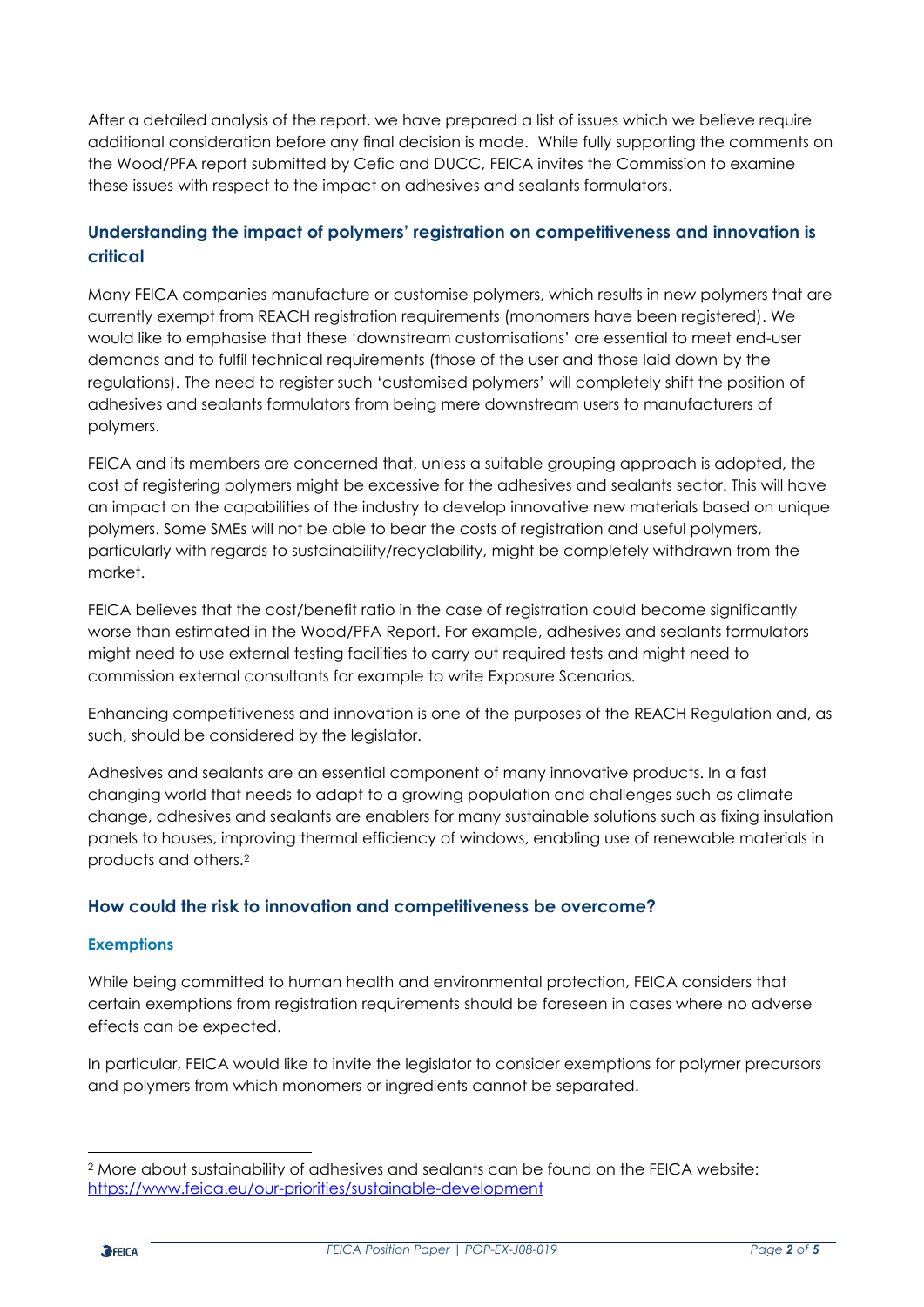We have noticed that precursor registrations are not specifically mentioned in the report. In practice, polymers may be used as polymeric precursors.

In the case of industrial uses with no or minimal exposure, where precursors subsequently cure on application, such transient species should not be considered within the Exposure Scenario. Registration of such functional polymers should be re-considered.

Regarding polymers from which monomers or other ingredients cannot be separated without affecting the stability of the product, we think that the Wood/PFA proposal would lead to the registration of the polymer together with the ingredient. This would imply a duplication of efforts and costs as these ingredients will have been already registered under the current REACH requirements. Exemptions in such cases must be taken into consideration because the toxicological and eco-toxicological effects of polymers are generally lower than those of the corresponding monomers/ingredients.

#### **Reduced registration requirements**

One key function of any risk assessment is to ascertain the risks associated with the reasonably anticipated uses of a chemical. Consequently, any inclusion of uses as a parameter in the criteria should be based on real scenarios.

Reduced requirements for polymers with low exposure hazard should be considered.

We think that risk/exposure-based criteria should be used to apply reduced registration requirements. We are not in favour of using risk-based criteria as a potential PRR criterion.

Furthermore, some polymers are already regulated under other pieces of EU legislation. For example, some polymers used within adhesives for food packaging applications have already been evaluated under EU food contact regulations.

FEICA asks that polymers already evaluated according to existing legislation are subject to reduced data requirements, while also considering exposure.

#### **Avoiding legal uncertainty: addressing the safety net concept**

The Wood/PFA report suggests that polymers suspected of presenting an equivalent hazard to a polymer requiring registration should also be considered as PRRs, even if they do not meet any of the established PRR criteria.

According to our understanding, this concept is not clearly defined and is in contradiction to Art. 138(2) of REACH, which requires a clear report on polymer risks and the need for their registration. The ambiguity of this concept could lead to polymers of low concern (harmless for human health and the environment) having the need to be registered.

FEICA thinks that the safety net concept as defined in the Wood/PFA report must be reconsidered.

#### **Key messages on the registration of polymers**

#### **FEICA recommendation for a grouping approach**

FEICA believes that more details should be provided on how the grouping approaches presented in the Wood/PFA report would work in practice.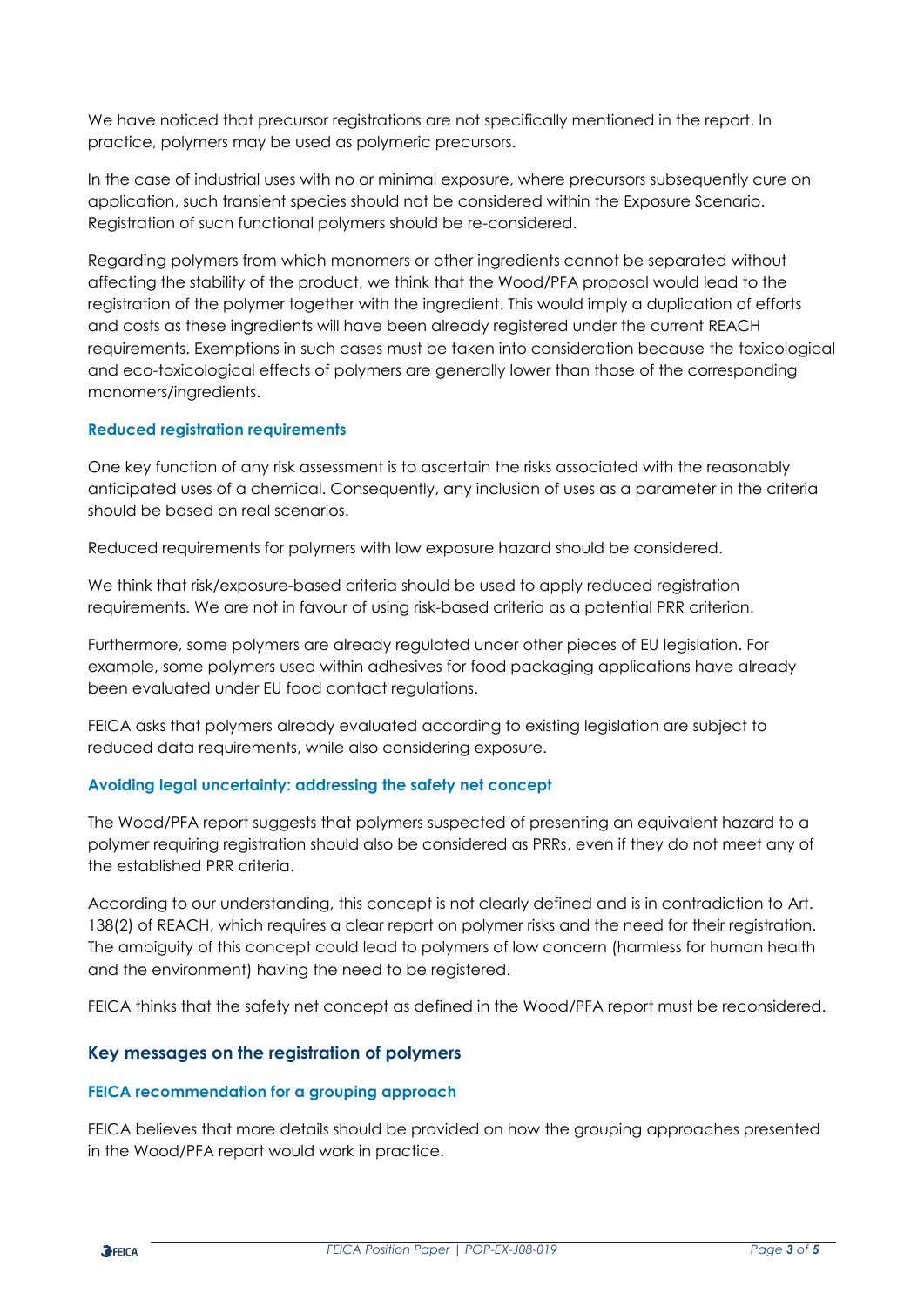We cannot envision how, in all cases, a polymer could belong only to one group, as suggested in the Wood/PFA report. In practice, grouping overlaps will occur due to the wide range of polymer characteristics.

From the management point of view, a broad grouping approach would result in large consortia, with all the related logistical difficulties. On the other hand, a very narrow grouping might result in a financial burden for registration not bearable for SMEs, where individual polymers might have a short life cycle of less than three years due to the dynamic nature of the end market. Grouping for adhesives and sealants needs to be flexible enough to allow customisation of polymers.

FEICA supports a wide range or family approach for grouping instead of registration requirements for single polymers. In addition, we think that the regulation should include the possibility to opt out from a group.

#### **Requirements for the registration of polymers should be harmonised globally**

The Wood/PFA report provides criteria for the identification of Polymers of Low Concern (PLC) based in schemes used in other jurisdictions, for example Australia or Canada. However, the report removes some of the exemptions applicable in other jurisdictions. FEICA would like to emphasise that, when possible, PLC criteria should be clear and harmonised globally to avoid distortions in competitiveness on the global market.

Global harmonisation is important to the European single market, which in turns allows the adhesives and sealants industry to provide citizens with safe solutions while maintaining competitiveness.

## **Conclusion**

The members of FEICA support the efforts of the Commission to develop a comprehensive regulatory framework for the registration of polymers under the REACH Regulation that will help to protect human health and the environment, without losing the competitiveness and innovativeness of the European industry.

We reiterate our commitment to assist in the development of such effective and cost-efficient regulation.

Registration of polymers should be foreseen only when a risk to human health and the environment has been proven. FEICA suggests the development of risk-based mechanisms to assess exposure of both human beings and the environment.

Due to the unique requirements of the adhesives and sealants industry, polymers used in these applications could be subject to high registration costs. This would have a significant impact on competitiveness and innovation.

Criteria to define PRR should be clear, scientifically sound and globally harmonised. Exemptions and reduced registration requirements, in applicable cases, should be considered by the legislator.

FEICA and its members have shared their comments to the Wood/PFA with the European Commission.